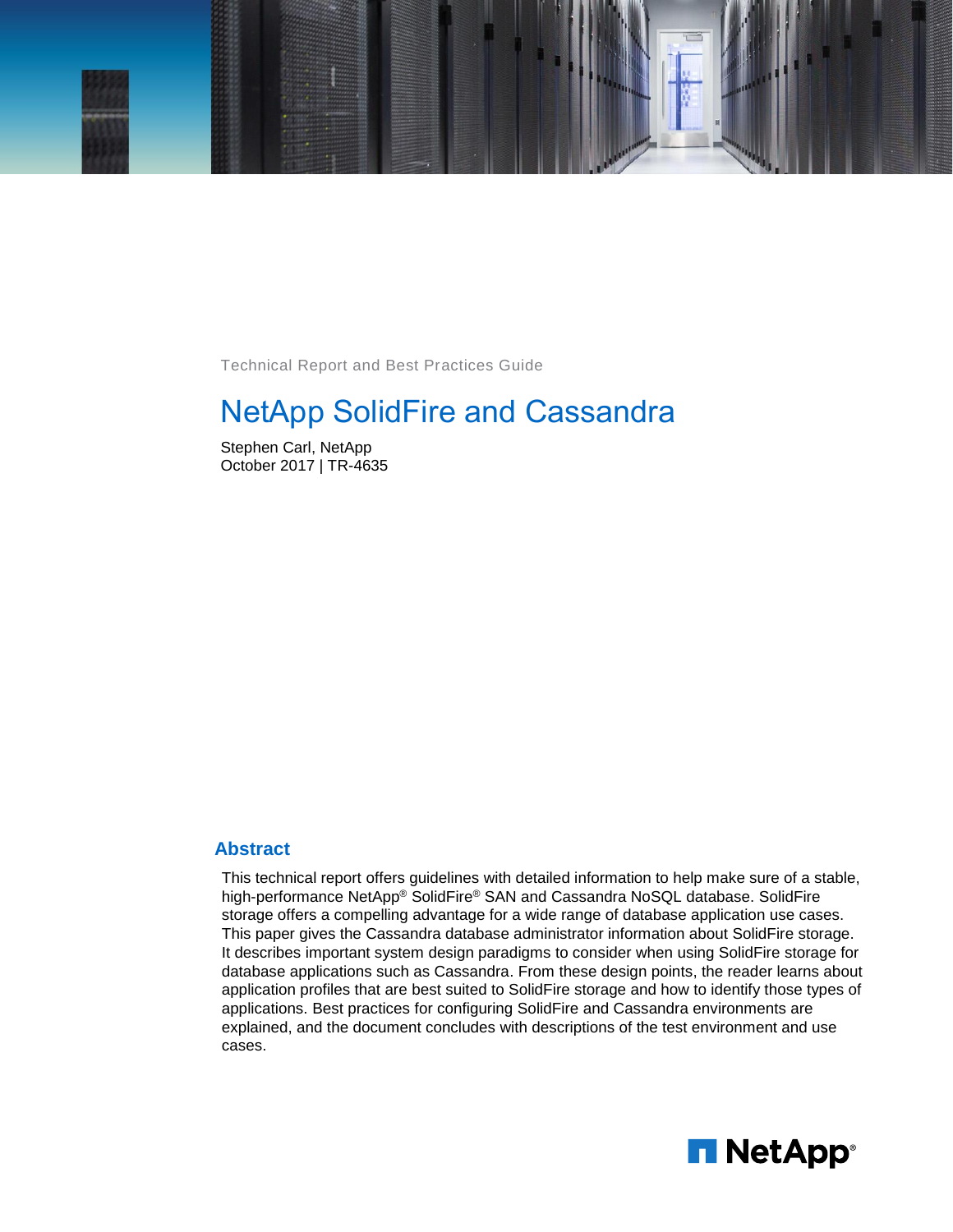#### **TABLE OF CONTENTS**

| 1                       |     |  |  |  |  |  |  |  |
|-------------------------|-----|--|--|--|--|--|--|--|
|                         | 1.1 |  |  |  |  |  |  |  |
|                         |     |  |  |  |  |  |  |  |
| $\mathbf{2}$            |     |  |  |  |  |  |  |  |
|                         | 2.1 |  |  |  |  |  |  |  |
|                         | 2.2 |  |  |  |  |  |  |  |
|                         | 2.3 |  |  |  |  |  |  |  |
| $\mathbf{3}$            |     |  |  |  |  |  |  |  |
|                         | 3.1 |  |  |  |  |  |  |  |
| 4                       |     |  |  |  |  |  |  |  |
|                         | 4.1 |  |  |  |  |  |  |  |
|                         | 4.2 |  |  |  |  |  |  |  |
|                         | 4.3 |  |  |  |  |  |  |  |
| $\overline{\mathbf{5}}$ |     |  |  |  |  |  |  |  |
| 6                       |     |  |  |  |  |  |  |  |
|                         | 6.1 |  |  |  |  |  |  |  |
|                         | 6.2 |  |  |  |  |  |  |  |
|                         | 6.3 |  |  |  |  |  |  |  |
|                         | 6.4 |  |  |  |  |  |  |  |
|                         | 6.5 |  |  |  |  |  |  |  |
|                         | 6.6 |  |  |  |  |  |  |  |
|                         | 6.7 |  |  |  |  |  |  |  |
| 7                       |     |  |  |  |  |  |  |  |
|                         | 7.1 |  |  |  |  |  |  |  |
| 8                       |     |  |  |  |  |  |  |  |
| 9                       |     |  |  |  |  |  |  |  |
|                         |     |  |  |  |  |  |  |  |
|                         |     |  |  |  |  |  |  |  |
|                         |     |  |  |  |  |  |  |  |
|                         |     |  |  |  |  |  |  |  |

#### **LIST OF TABLES**

|--|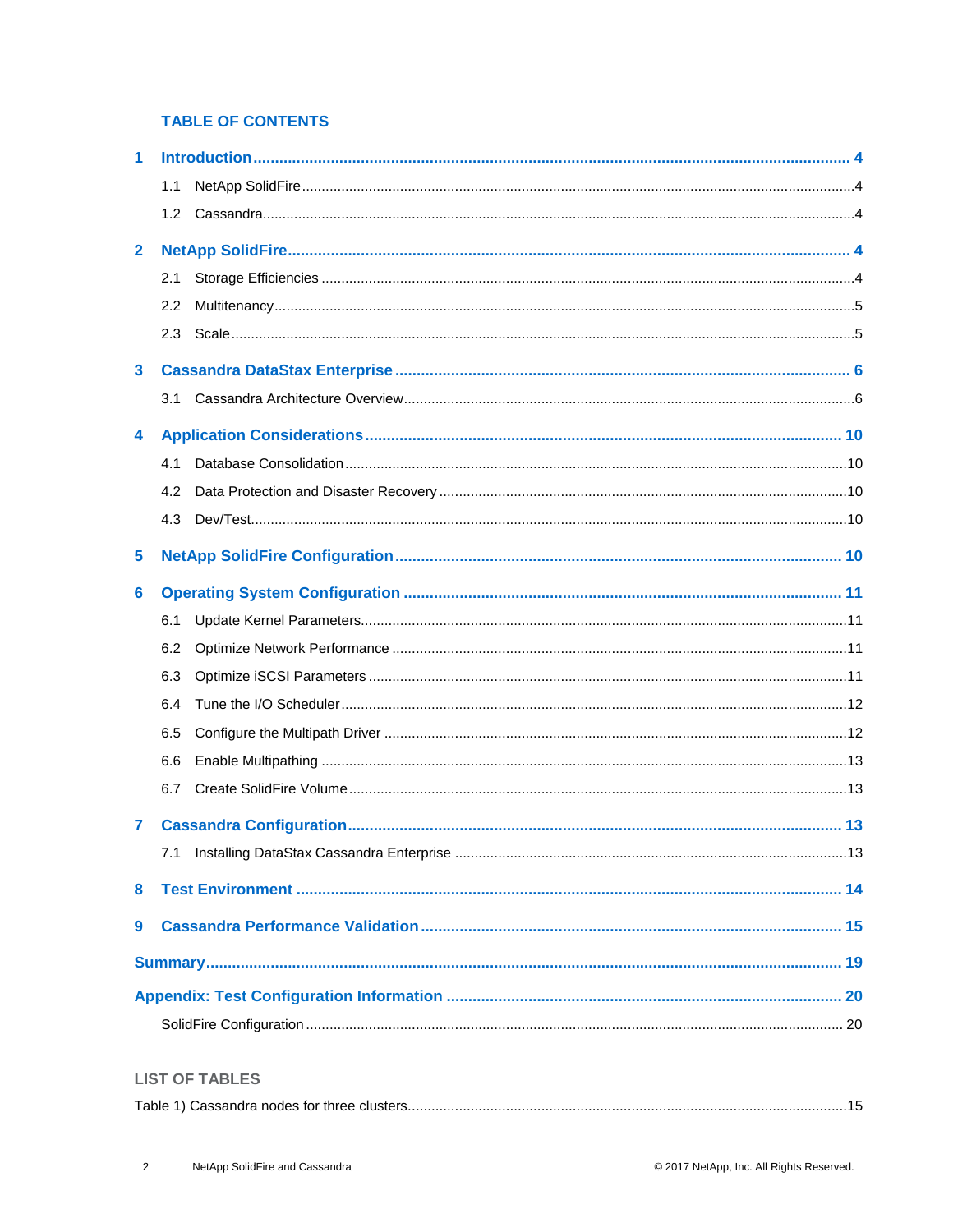#### **LIST OF FIGURES**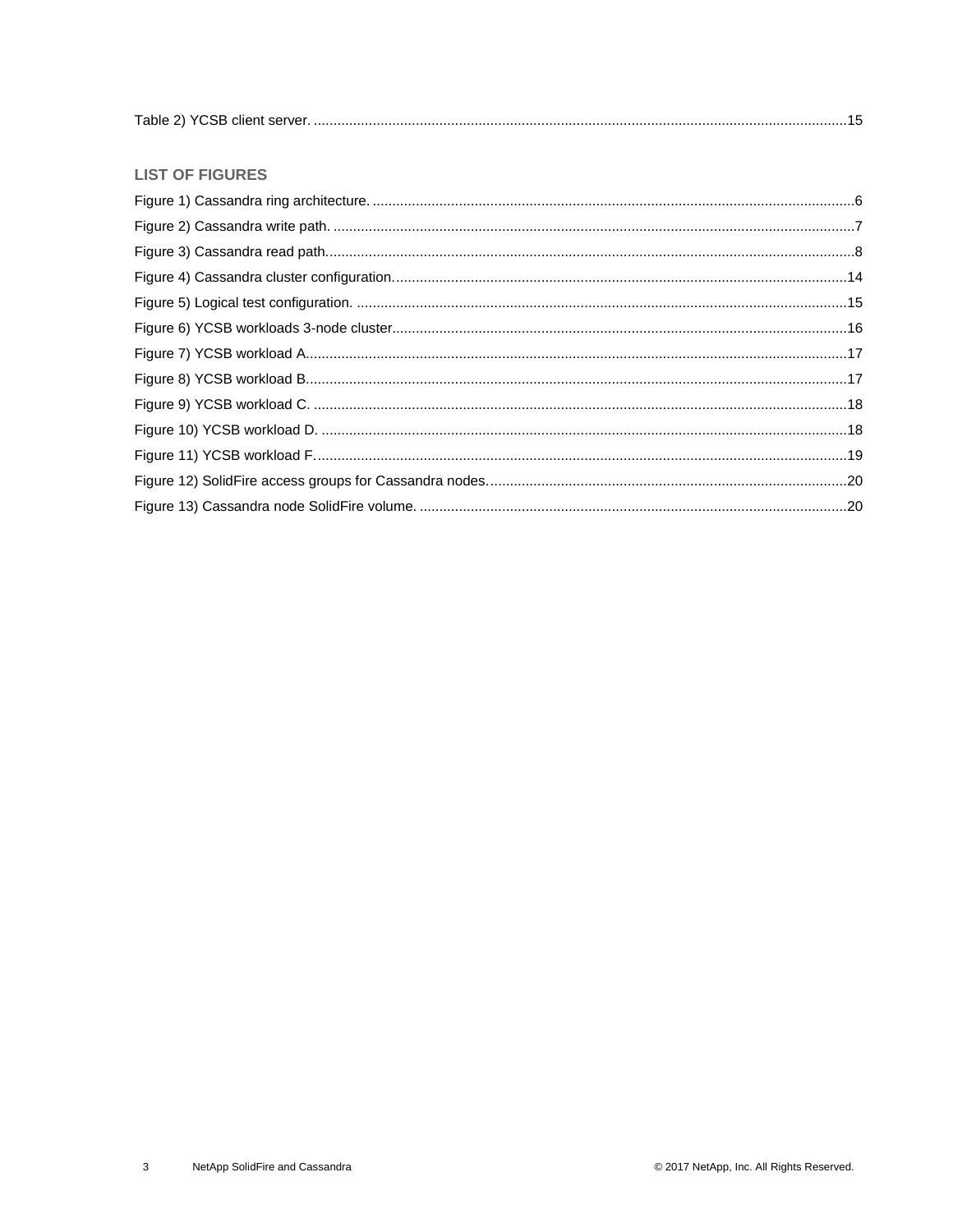# <span id="page-3-0"></span>**1 Introduction**

Architecting your next-generation data center (NGDC) requires different tools than those that most businesses use today in their data centers. NGDCs require more flexibility to meet customer and business needs, have different uptime requirements, and have data protection expectations that require tools to match the changing environment.

SolidFire provides the flexibility for an NGDC to meet unplanned demands. Cassandra and NoSQL databases with the scale, availability, and elasticity demands of applications running on NetApp SolidFire provide a data management solution to protect data without affecting application performance.

## <span id="page-3-1"></span>**1.1 NetApp SolidFire**

NetApp SolidFire delivers an unstoppable force for data center transformation. Born out of some of the largest cloud infrastructures in the world, SolidFire is built to serve next-generation data center needs such as scaling with multitenancy, set-and-forget management, and guaranteed performance. The SolidFire quality of service (QoS) feature means that all tenants have guaranteed configured performance, which can be dynamically changed as needed. Enterprises are adopting NetApp SolidFire because they demand greater predictability from their shared storage infrastructure. Database administrators benefit from the ability to deploy applications more quickly, guarantee application performance at the volume level, and reduce operational and capital expenses.

#### <span id="page-3-2"></span>**1.2 Cassandra**

NoSQL databases, including wide column store types such as Apache Cassandra, are providing companies with capabilities for faster data insights in real time, enabling quick response to customer data-related needs and requirements. The scale-out architecture of Apache Cassandra allows customers to easily scale their data size depending on application growth. Organizations are choosing the power and flexibility offered by Cassandra's key-value datastores, and the adoption rate is increasing steadily. For a database deployment, platforms backed by SolidFire offer high-performing block storage for use in the persistent data layer of any application.

## <span id="page-3-3"></span>**2 NetApp SolidFire**

## <span id="page-3-4"></span>**2.1 Storage Efficiencies**

#### **Thin Provisioning**

SolidFire uses 4k granular thin provisioning that does not require any reserve space, increasing effective capacity by immediately consuming less space. This feature increases efficiency and reduces overhead by using the smallest allocation possible while maintaining alignment with the native 4KB allocation format used by modern operating systems.

SolidFire volumes don't use any reserve space. Therefore, it is practical to deploy a volume capacity for the estimated maximum size of the database and to purchase only enough physical hardware to support the actual space consumed by the database. As database space consumption approaches the physical limits of the cluster, additional nodes can be dynamically added to the cluster to increase its physical capacity. This process is completely transparent to applications and imposes no need for downtime or reconfiguration of the operating system or the database.

Furthermore, SolidFire Double Helix replication automatically redistributes existing data over the added nodes to create ideal load balancing of both existing and new data. With this deployment paradigm, logical storage capacity can be configured once for the lifetime of the supported databases rather than using incremental updates to accommodate the needs of the database.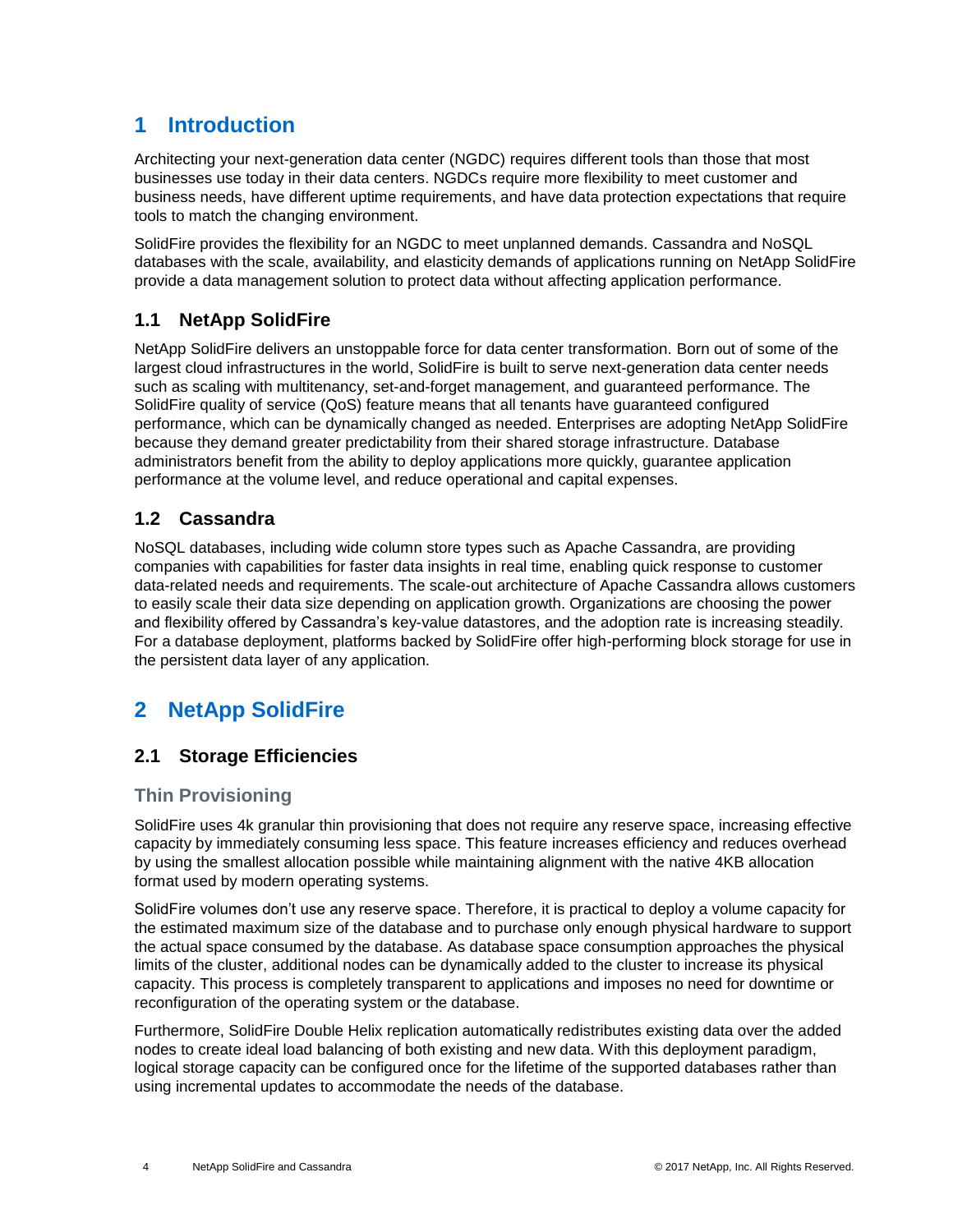## **Compression and Deduplication**

Each SolidFire node includes a PCIe NVRAM card that serves as a write cache. When a host sends writes, they are divided into 4KB data blocks, which are immediately hashed, compressed, and stored in the NVRAM of the storage nodes before an acknowledgement is returned. The resulting value serves as a block ID that determines block placement, which is randomly distributed across all nodes to create an even load distribution.

The SolidFire deduplication block service identifies blocks that have previously been written based on the block ID. If a block already exists, metadata is updated, and the duplicate is discarded. The process is inline and global to the storage cluster.

The combination of inline compression and deduplication has the following advantages:

- Reduces repetitive writes to media, increasing the life of the drives
- Increases system performance by minimizing system resources
- Evenly distributes capacity and performance loads across the system, eliminating hot spots

One key to SolidFire technology is its ability to minimize writes by doing the compression in memory before the actual writes to disk. The writes from the host are divided into 4KB data blocks, which are immediately hashed and compressed into the node's NVRAM write cache. Each compressed block is synchronously replicated to one or more additional storage nodes for data protection. Any future writes coming to the nodes are compared against the hash value and are discarded if they are already present.

#### <span id="page-4-0"></span>**2.2 Multitenancy**

#### **Quality of Service (QoS) Control**

NetApp SolidFire all-flash arrays present performance and capacity as dynamic independent pools. This feature enables administrators to set the performance requirements for all the databases or tenants hosted on the same cluster. The minimum, maximum, and burst control settings in the QoS policy guarantee the required performance and can be dynamically changed any time. If SolidFire hardware resources are pushed close to their physical limits, IT staff can dynamically and seamlessly add more SolidFire nodes to the existing cluster. The Double Helix data distribution automatically redistributes data for optimal load balancing over all hardware resources. This process is transparent to upstream applications.

#### **VLAN Tagging**

Workload consolidation is another major effort going on in many data centers. This means that multiple applications and potentially different customers or divisions operate on the same equipment within the data center. VLAN tagging is a feature that enhances the security in the solution, separates network traffic, and provides consistency in how a network is configured. VLAN tagging is available in all SolidFire all-flash arrays.

#### <span id="page-4-1"></span>**2.3 Scale**

In the modern data center, a constant struggle exists between applications and storage. Applications are very sensitive and require adequate storage performance and capacity to operate. Any imbalance can negatively affect an application's ability to perform, causing a ripple effect to the business. Flash solves many of the performance problems, but due to the significant performance available in an all-flash array, most systems run out of capacity before performance.

As a new node is introduced to a cluster, its performance and capacity (block and metadata) are added to the collective pool of the SolidFire cluster. When block drives are added into the system, SolidFire evenly distributes the existing block data to the newly added block capacity. This results in the newly added node having an equal share of block data compared to each other node in the system.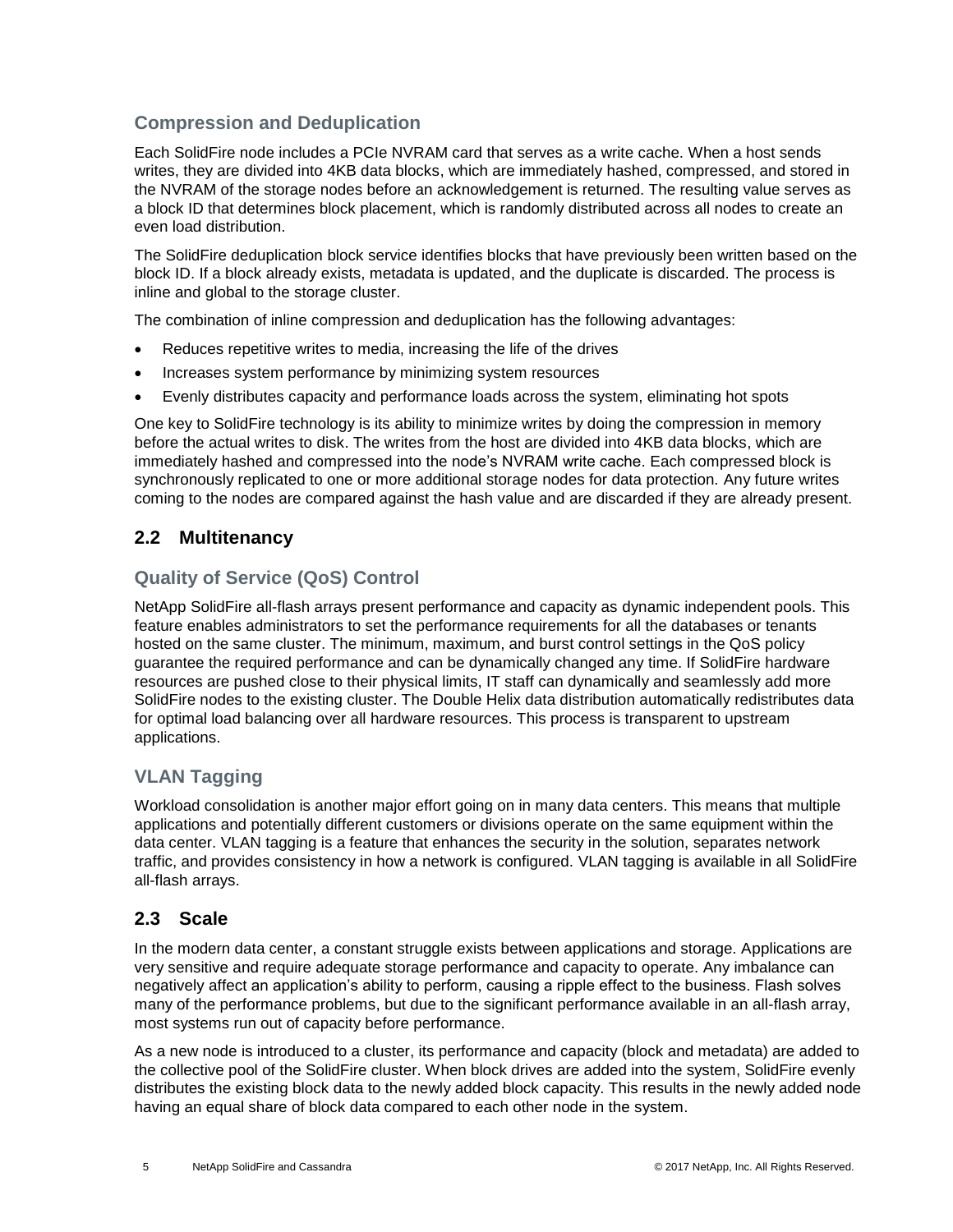In a database environment, you are not likely to need to add an exactly equal amount of performance or capacity, and it's never a guarantee that you need to add the same level of capacity and performance that you have been purchasing. Therefore, it is essential to choose an architecture that allows you to pick a ratio of performance and capacity that best fits your needs. SolidFire is designed to provide what you need when you need it by delivering the following:

- **Nondisruptive scale-out/scale-in.** Add or remove nodes to a SolidFire cluster without disrupting service or compromising volume-level QoS settings. Data is automatically redistributed in the background across all nodes in the cluster, maintaining perfect balance as the system grows.
- **Instant resource availability.** Newly added storage capacity and performance resources are instantly available to each volume within the system, eliminating the need to reallocate volumes over new drives.
- **Simplified capacity planning.** Initial implementations begin as small as a 4-node/4U cluster configuration and scale out easily in 1U node increments, allowing performance and capacity resources to be added as needs dictate. Eliminate multiyear capacity and performance projections and scale on demand.
- **Seamless generational upgrades.** New nodes with more capacity and performance are simply added to the established cluster, while old nodes are removed, retired, or repurposed. No rebalancing, restriping, or volume reallocation is required. And all QoS settings remain enforced.

# <span id="page-5-0"></span>**3 Cassandra DataStax Enterprise**

#### <span id="page-5-1"></span>**3.1 Cassandra Architecture Overview**

Cassandra is designed to handle big data workloads across multiple nodes with no single point of failure. Its architecture is based on the understanding that system and hardware failures can and do occur. Cassandra addresses the problem of failures by employing a peer-to-peer distributed system across homogeneous nodes where data is distributed among all nodes in the cluster. Each node frequently exchanges state information about itself and other nodes across the cluster using a peer-to-peer communication protocol.

Cassandra's architecture is responsible for its ability to scale, perform, and offer continuous uptime. Rather than using a legacy master-slave or a manual and difficult-to-maintain sharded design, Cassandra has a masterless "ring" architecture that is elegant, easy to set up, and easy to maintain, as shown in Figure 1. All nodes in the cluster play an identical role and communicate using a distributed, scalable protocol called "gossip." This distributed environment has no single point of failure and therefore can offer true continuous availability and uptime.

<span id="page-5-2"></span>**Figure 1) Cassandra ring architecture.** 

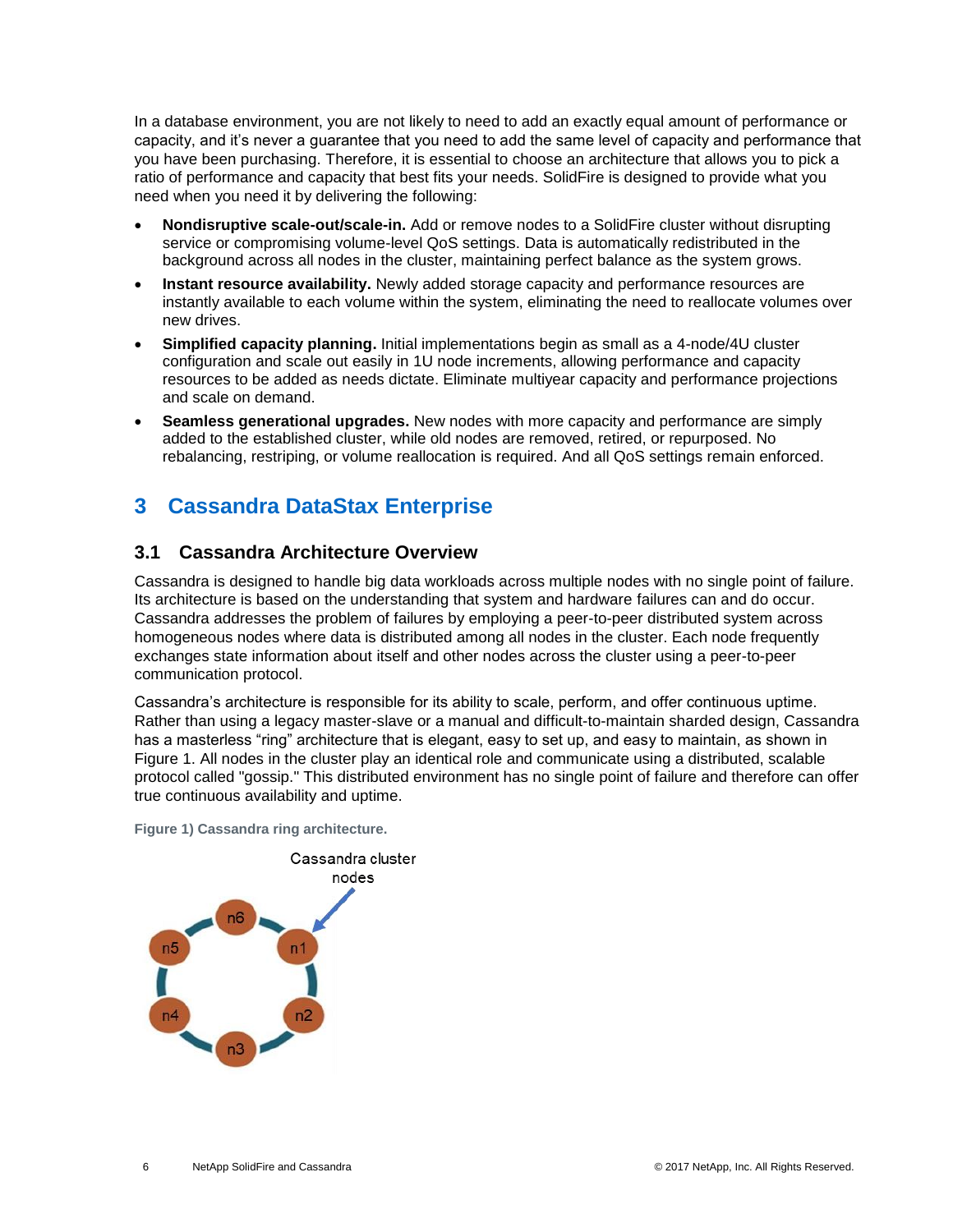Cassandra replicates data to multiple nodes in a cluster, which enables reliability, continuous availability, and fast I/O operations. The number of data copies that are replicated is referred to as the replication factor. A replication factor of 1 means that there is only one copy of each row in a cluster; a replication factor of 3 means three copies of the data are stored across the cluster.

After a keyspace and its replication have been created, Cassandra automatically maintains that replication even when nodes are removed, are added, or fail.

Each Cassandra cluster node uses a sequentially written commit log to capture write activity to make sure of data availability. Data is distributed and indexed in an in-memory structure called a memtable, which resembles a writeback cache. When the memtable is full, the data is written to an immutable file on disk called an SSTable. Buffering writes in memory allows writes to always be a fully sequential operation of many megabytes of disk I/O happening simultaneously. This approach enables high write performance and durability. The write path diagram is shown in Figure 2.



<span id="page-6-0"></span>**Figure 2) Cassandra write path.** 

More than one SSTable can exist for a single Cassandra logical data table. A process named compaction occurs periodically, combining multiple SSTables into one for faster read access.

For a read request, Cassandra consults an in-memory data structure called a [Bloom filter](http://en.wikipedia.org/wiki/Bloom_filter) [t](http://en.wikipedia.org/wiki/Bloom_filter)hat checks the probability of an SSTable having the needed data. The Bloom filter can tell very quickly whether the file probably has the needed data or certainly does not have it. If the answer is a tentative yes, Cassandra consults another layer of in-memory caches, then fetches the compressed data on disk. If the answer is no, Cassandra doesn't trouble with reading that SSTable at all and moves on to the next. The read path diagram is shown in Figure 3.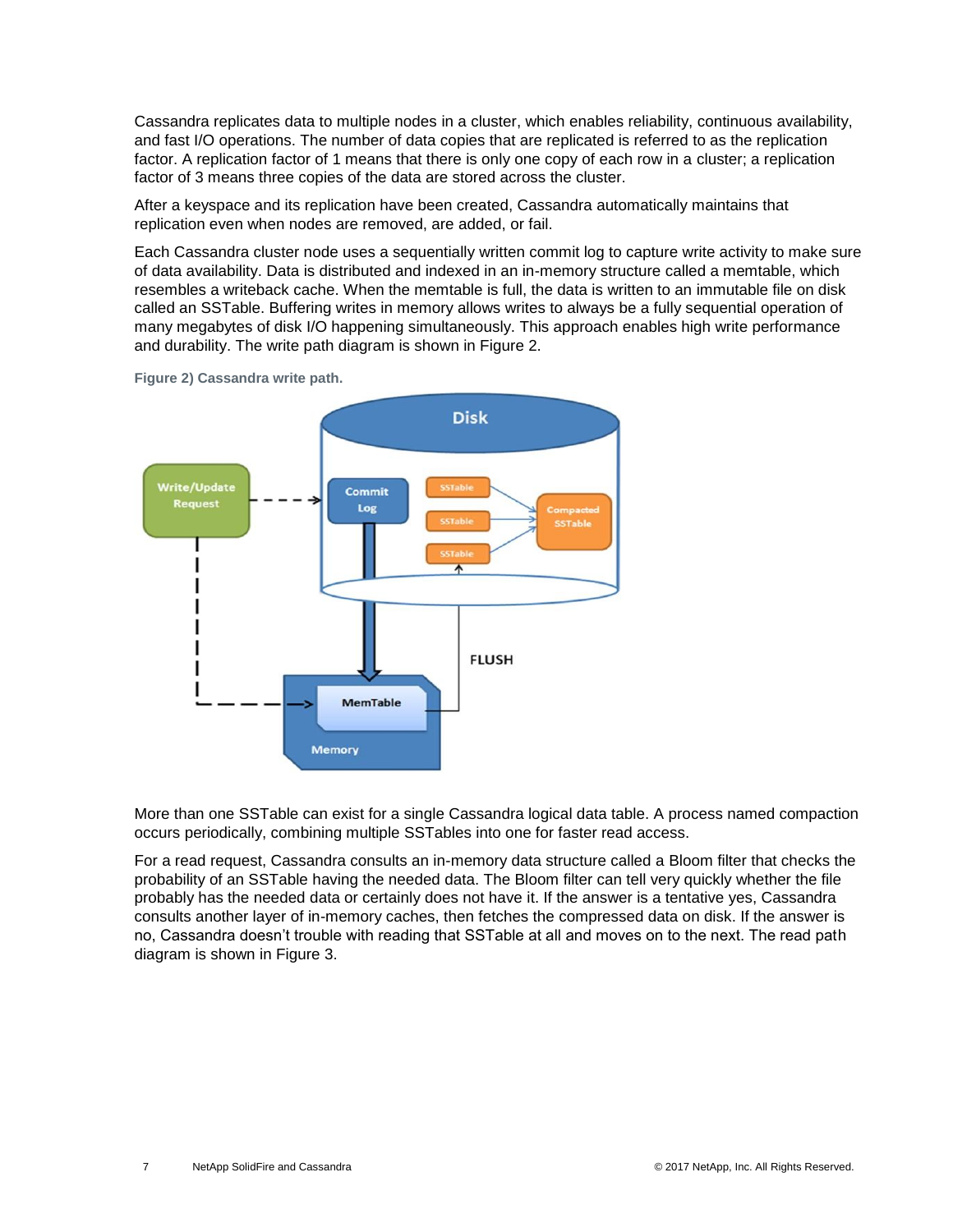#### <span id="page-7-0"></span>**Figure 3) Cassandra read path.**



For more information about Cassandra capabilities, seen this [brief introduction.](https://academy.datastax.com/resources/brief-introduction-apache-cassandra)

#### **DB Compaction Strategies and Impact to Disk Space and Performance**

An operational storage requirement is the need to keep sufficient disk space free and available for Cassandra's compaction. Compaction is a mechanism used to improve data locality and flush stale data from the system. The default compaction strategy is size tiered, which temporarily might require up to double the size of the table it is compacting. Because multiple tables might be compacted simultaneously, it is prudent to keep free space in excess of your live data volume to make sure of optimal performance.

Leveled compaction strategy (LCS) dramatically reduces the temporary disk space requirements, while providing tighter bounds on the latency of read operations. The tradeoff is that LCS generally produces twice as many write operations over time. LCS is generally not recommended for write-heavy workloads for this reason.

Size-tiered compaction strategy (STCS):

- Recommended for write-intense workloads
- Compaction done by merging similar-sized SSTables into one large SSTable
- Requires 50% more disk space than the data size LCS
- Recommended for read-intensive workloads
- Requires about 10% more disk space in addition to the space occupied by the data

LCS is significantly more I/O intensive than other compaction strategies; as a result, it might introduce additional latency for reads.

Date-tiered compaction strategy (DTCS):

- Recommended for time series data
- Compaction done based on SSTable age/time stamp
- Requires 50% more disk space than the data size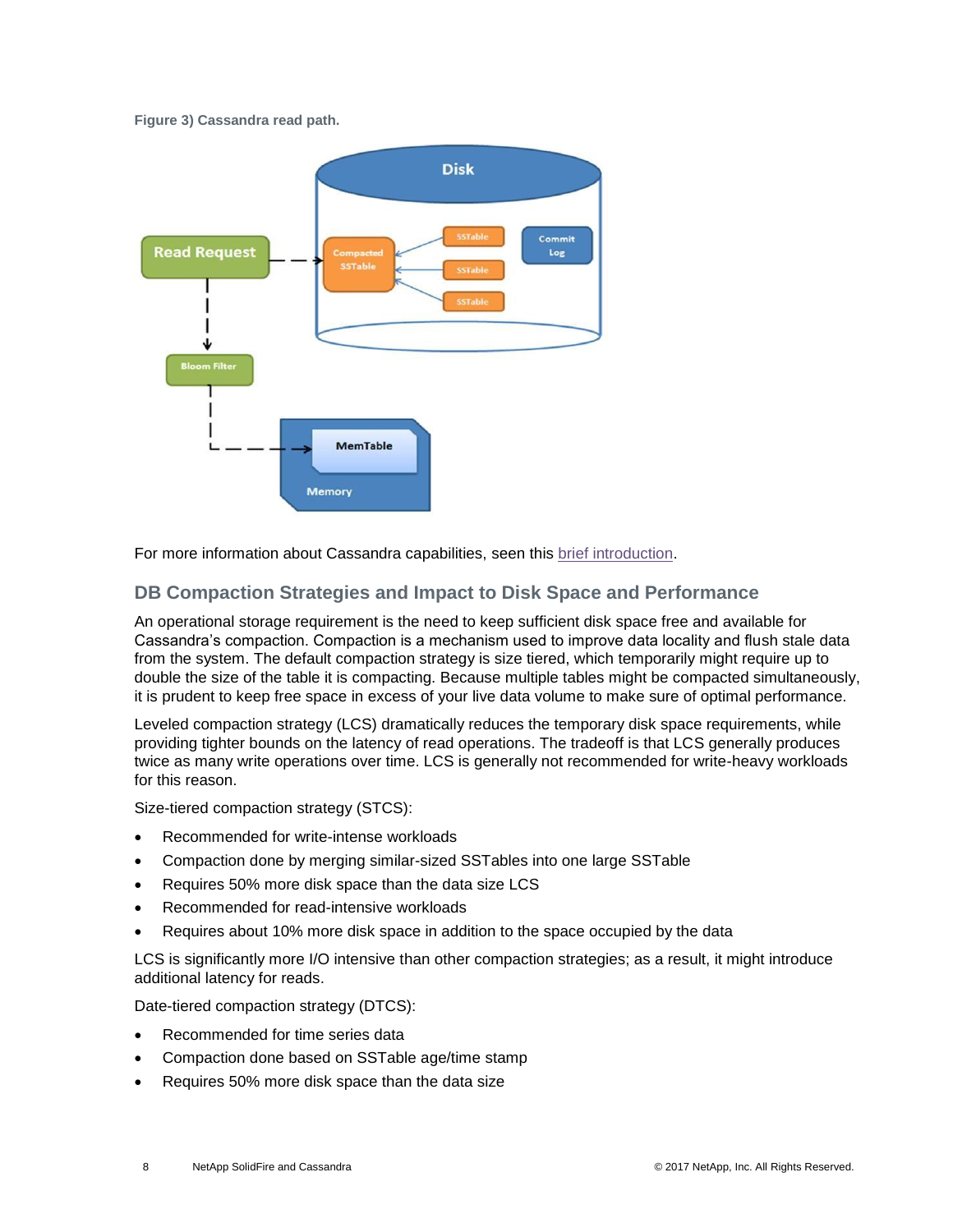#### **Sizing Calculations**

```
Database volume size = (total_data_size + replication_overhead + compaction_overhead) 
total data size = (column overhead + row overhead + primary key index) column overhead =
regular total column size + counter and expiring total column size
```
Every column in Cassandra incurs 15 bytes of overhead. For counter columns and expiring columns, an additional 8 bytes of storage overhead need to be added (that is,  $15 + 8 = 23$  bytes of overhead).

Calculate the column overhead from the user-provided column name size and value size input values in the following manner:

```
regular total column size = column name size + column value size + 15 bytes
counter and expiring total column size = column name size + column value size + 23 bytes
```
Every row in Cassandra incurs 23 bytes of overhead.

row\_overhead = number of rows x 23 bytes

Every row of the primary key index incurs 32 bytes of overhead.

primary key index = number of rows x (32 bytes + average key size)

For a replication factor of 1, there is no overhead for replicas because only one copy of data is stored in the cluster. Therefore, if the replication factor is greater than 1:

replication overhead = total data size \* ( replication factor - 1 )

From the earlier discussion about compaction strategy and the overhead each requires, we have the following options:

#### If STCS or DTCS is used:

```
compaction overhead = (0.5) * total_data_size
```
#### If LCS is used:

```
compaction overhead = (0.1) * total data size
```
Now that we know the database volume size, we can create a Dynamic Disk Pool such that:

the number of database volumes = the number of nodes sharing the array Capacity = number of database volumes x database volume size

We also need to consider the size of the commit log.

- The commit log is used to periodically back up in-memory SSTables to storage volumes. For 32-bit JVM, Java heap size is 32MB. For 64-bit JVM, Java heap size is 8GB.
- The default size for the commit log is governed by commitlog total space in mb in the Cassandra. yaml configuration file.
- The storage for the commit log must be on a disk group separate from the database volumes.

Only one commit log volume is needed per DB instance.

Commit log size = Cassandra JVM heap size + 25%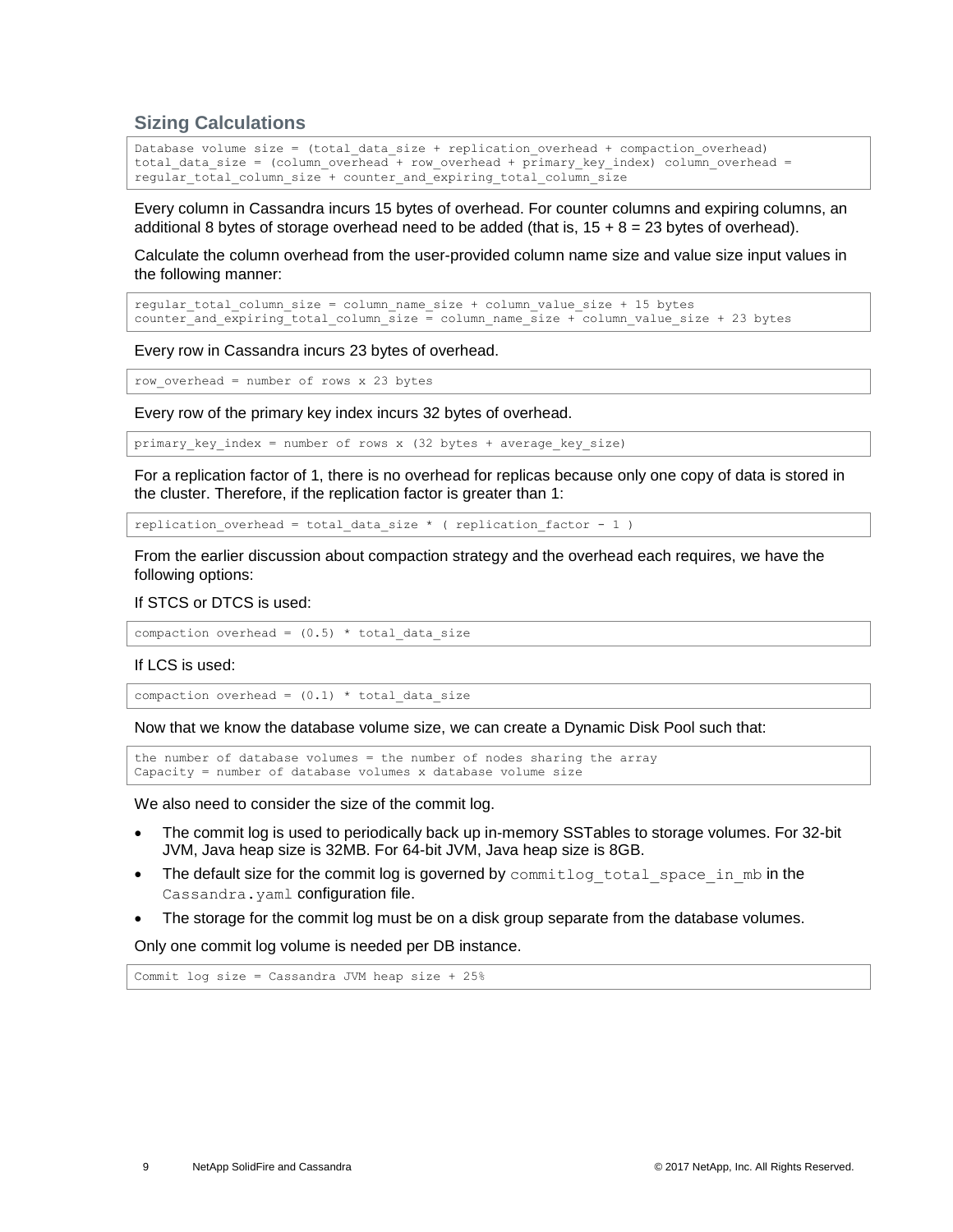# <span id="page-9-0"></span>**4 Application Considerations**

#### <span id="page-9-1"></span>**4.1 Database Consolidation**

SolidFire is an optimal storage system well suited for database consolidation. SolidFire per-volume QoS controls mean that individual databases get the I/O throughput they need without being affected by other databases running in parallel on the same storage system. With QoS and data reduction efficiencies, you can get significantly higher database density from a shared storage infrastructure. The use case of deploying hundreds of individual databases is an excellent fit for SolidFire.

With SolidFire, a single LUN can be used to provision all the data files and achieve the required performance, instead of spreading data files across multiple volumes, controllers, and arrays. SolidFire QoS guarantees performance for each database and can eliminate the need to implement complex logical volume management configurations to consolidate multiple LUNs or volumes to meet the performance needs of your business.

## <span id="page-9-2"></span>**4.2 Data Protection and Disaster Recovery**

SolidFire Double Helix data protection is a shared-nothing, distributed replication algorithm that spreads two redundant copies of data across all drives within the entire cluster. The architecture means no single point of failure across the solution and, when combined with storage efficiency and QoS, provides a compelling disaster recovery (DR) solution. This solution allows the same storage resources to be shared by DR and dev/test without any risk of a performance penalty.

## <span id="page-9-3"></span>**4.3 Dev/Test**

NetApp Storage Snapshot™ copies provide a point-in-time view of the contents of an active file system or storage volume. Snapshot copies are used for rapid recovery of datasets that might be damaged or corrupted, as well as to create space-efficient copies of datasets for development, test, and related uses through the deduplication feature. The cloning process can be coupled with SolidFire QoS control so that database clones can coexist with production copies without performance effects on upstream applications.

The copy volume feature of NetApp SolidFire allows admins to refresh an existing clone copy of a database without any file system remount operations. In this use case, you frequently refresh a copy of the database by only taking changes from the production copy.

# <span id="page-9-4"></span>**5 NetApp SolidFire Configuration**

A 4-node SolidFire all-flash storage system was configured as the storage for the Cassandra. For this testing environment, a single SolidFire 4-node cluster was deployed for the Cassandra cluster nodes and database storage volumes. Separate SolidFire volumes were dedicated for the Cassandra commit logs for additional performance benefits as per Cassandra recommendations. In this test, SolidFire SF2405 nodes were used.

SolidFire has features for thin provisioning, always-on deduplication, compression, scalability, database consolidation, and QoS control, allowing flexibility for solutions, including Cassandra databases. One of the most beneficial capabilities of NetApp SolidFire for a Cassandra database deployment is the ability to control IOPS per database volume for each Cassandra cluster node. This allows adjustment of the IOPS to a greater throughput if necessary, avoiding bottlenecks of performance and cluster compaction. SolidFire can also provision additional storage capacity without disruptions. Coupled with the SolidFire point-in-time capabilities, the combined features make a compelling solution.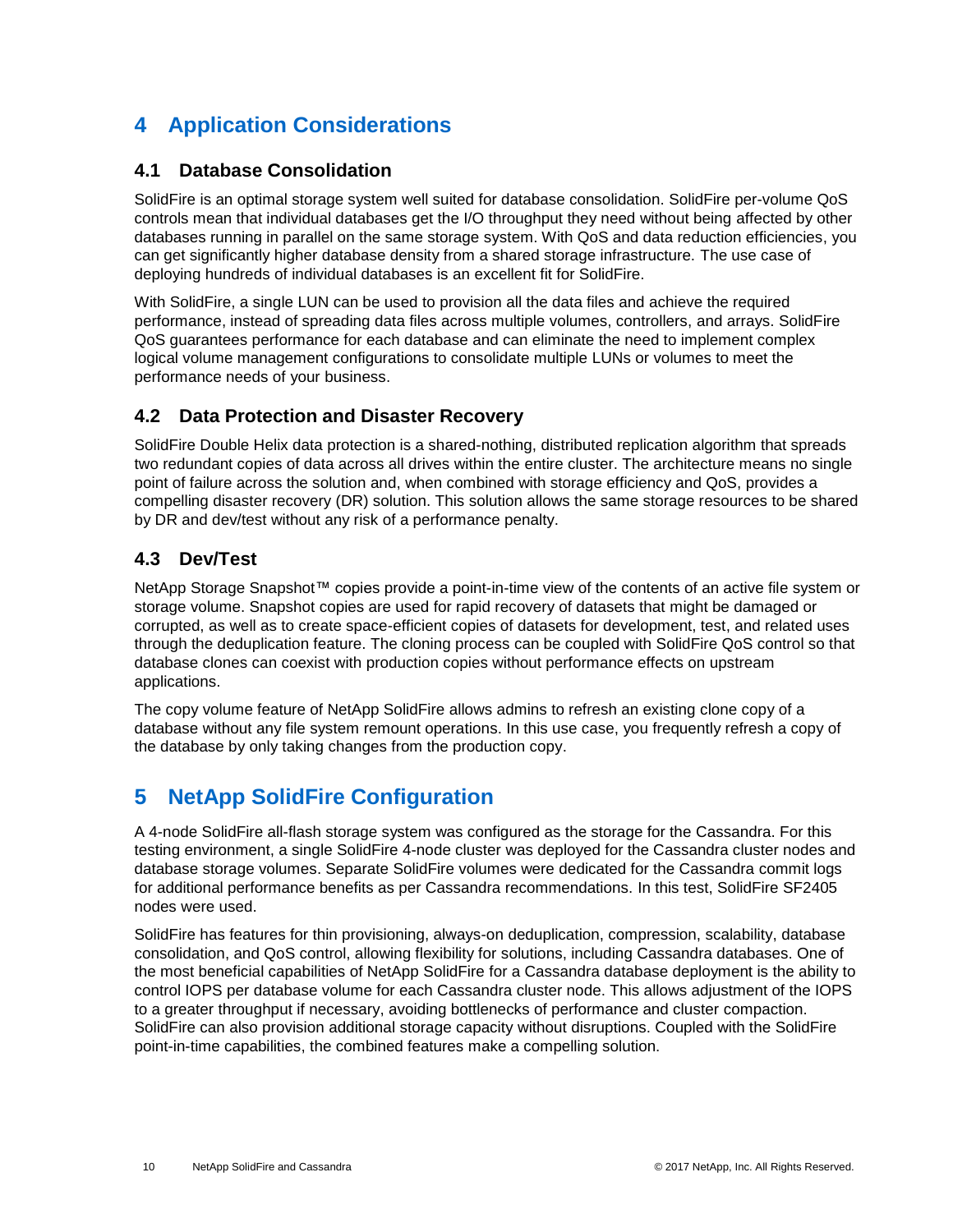# <span id="page-10-0"></span>**6 Operating System Configuration**

The guidelines in this document apply to Linux distributions of the DataStax Enterprise Cassandra edition. Ubuntu version 16.04 LTS was used in this document's testing. Alternate distributions can be used if they have full compatibility with the DataStax Enterprise software.

## <span id="page-10-1"></span>**6.1 Update Kernel Parameters**

Update the kernel parameters for your host operating system to the following values:

```
vm.dirty_ratio = 15
vm.dirty_background_ratio = 5
vm.swappiness = 1
net.core.somaxconn = 4096
net.ipv4.tcp_fin_timeout = 30
net.jpg.top keepalive intvl = 30net.ipv4.tcp_keepalive_time = 120
net.ipv4.tcp_max_syn_backlog = 4096
```
## <span id="page-10-2"></span>**6.2 Optimize Network Performance**

Consider the following guidelines for optimal network performance:

- Enable jumbo frames for all host network interfaces.
- To isolate the data traffic, configure the interface that is used for the Cassandra data traffic with a different subnet from the public network.

## <span id="page-10-3"></span>**6.3 Optimize iSCSI Parameters**

The Linux iSCSI initiator configuration works with NetApp SolidFire volumes in its default configuration. To maximize system throughput, increase the number of sessions per target  $(nr_s$  sessions) from the default of 1 to 8.

1. Make the following changes to the iSCSI daemon in the /etc/iscsi/iscsid.conf file:

```
iscsid.startup = /etc/rc.d/init.d/iscsid force-start
node.startup = automatic
node.leading_login = No
node.session.timeo.replacement_timeout = 120
node.conn[0].timeo.login_timeout = 15
node.conn[0].timeo.logout_timeout = 15
node.com[0].timeo.noop out interval = 5node.conn[0].timeo.noop_out_timeout = 5
node.session.err timeo.abort timeout = 15
node.session.err_timeo.lu_reset_timeout = 30
node.session.err_timeo.tgt_reset_timeout = 30
node.session.initial login retry max = 8
node.session.cmds_max = 128
node.Session.queue<sub>q</sub> depth = 32node.session.xmit_thread_priority = -20
node.session.iscsi.InitialR2T = No
node.session.iscsi.ImmediateData = Yes
node.session.iscsi.FirstBurstLength = 262144
node.session.iscsi.MaxBurstLength = 16776192
node.conn[0].iscsi.MaxRecvDataSegmentLength = 262144
node.conn[0].iscsi.MaxXmitDataSegmentLength = 0
discovery.sendtargets.iscsi.MaxRecvDataSegmentLength = 32768
node.conn[0].iscsi.HeaderDigest = None
node.session.iscsi.FastAbort = Yes
node.startup = automatic
node.session.nr_sessions = 8
```
2. Make discovery of iSCSI devices persistent over reboots.

chkconfig iscsid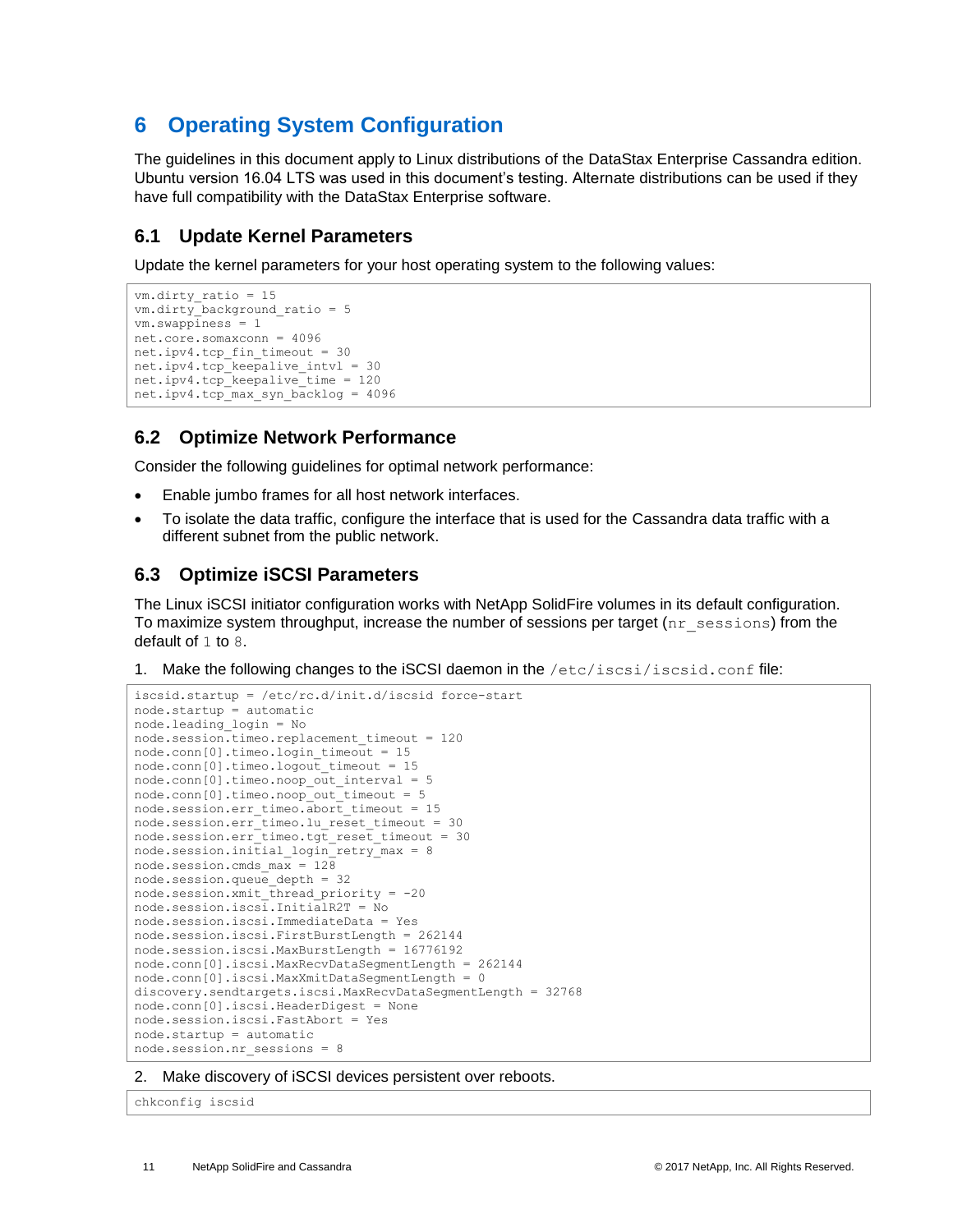3. To rescan the new storage volumes, run the following commands:

```
iscsiadm -m discovery -t sendtargets -p <SolidFire SVIP> --op update –n node.session.nr_sessions
-v 2
iscsiadm -m node -L all
```
#### <span id="page-11-0"></span>**6.4 Tune the I/O Scheduler**

Run the following commands to tune the Linux operating system to take advantage of the performance characteristics of the SolidFire storage system (<devpath> is the device name).

```
echo 0 > /sys/<devpath>/queue/rotational 
echo noop > /sys/<devpath>/queue/scheduler 
echo 128 > /sys/<devpath>/queue/nr_requests 
echo 2 > /sys/<devpath>/queue/rq_affinity 
echo 0 > /sys/<devpath>/queue/add_random
```
To persist reboots, create file /lib/udev/rules.d/99-solidfire.rules and these entries:

```
ACTION=="add", \ \ \ \ \ \SUBSYSTEMS=="scsi", \
KERNEL=="sd*", \
ATTRS{vendor} == "SolidFix", \ \ \ \ \ATTR{queue/scheduler}="noop", \
ATTR{queue/add random}="0", \ \ \ \ \ \ATTR{queue/rq_affinity}="2", \
ATTR{queue/nr_requests}="1024", \
ATTR{queue/max_sectors_kb}="2048"
```
## <span id="page-11-1"></span>**6.5 Configure the Multipath Driver**

Install and configure the Linux multipath driver (multipathd) by making the following changes to the /etc/multipath.conf file.

```
defaults {
        user friendly names yes
}
devices {
         device {
               vendor "SolidFir" 
               product "SSD SAN"
                path_grouping_policy multibus 
               path_checker tur 
               hardware handler "0"
                failback immediate
               rr_weight uniform 
               rr_min_io 10
                rr_min_io_rq 10
               features "0"
               no_path_retry 24 
               prio const
 }
          }
```
Optionally, you can enable persistent mapping of  $/\text{dev/mapper}$  entries by associating the NetApp SolidFire storage system device's worldwide identifier (WWID) with a specific operating system alias. For this option, make the following additions to the  $/etc/multi$  multipath.conf file:

```
multipaths {
multipath {
wwid 36f47acc100000000707a646c000003b1
alias mongo-rs0
}
}
```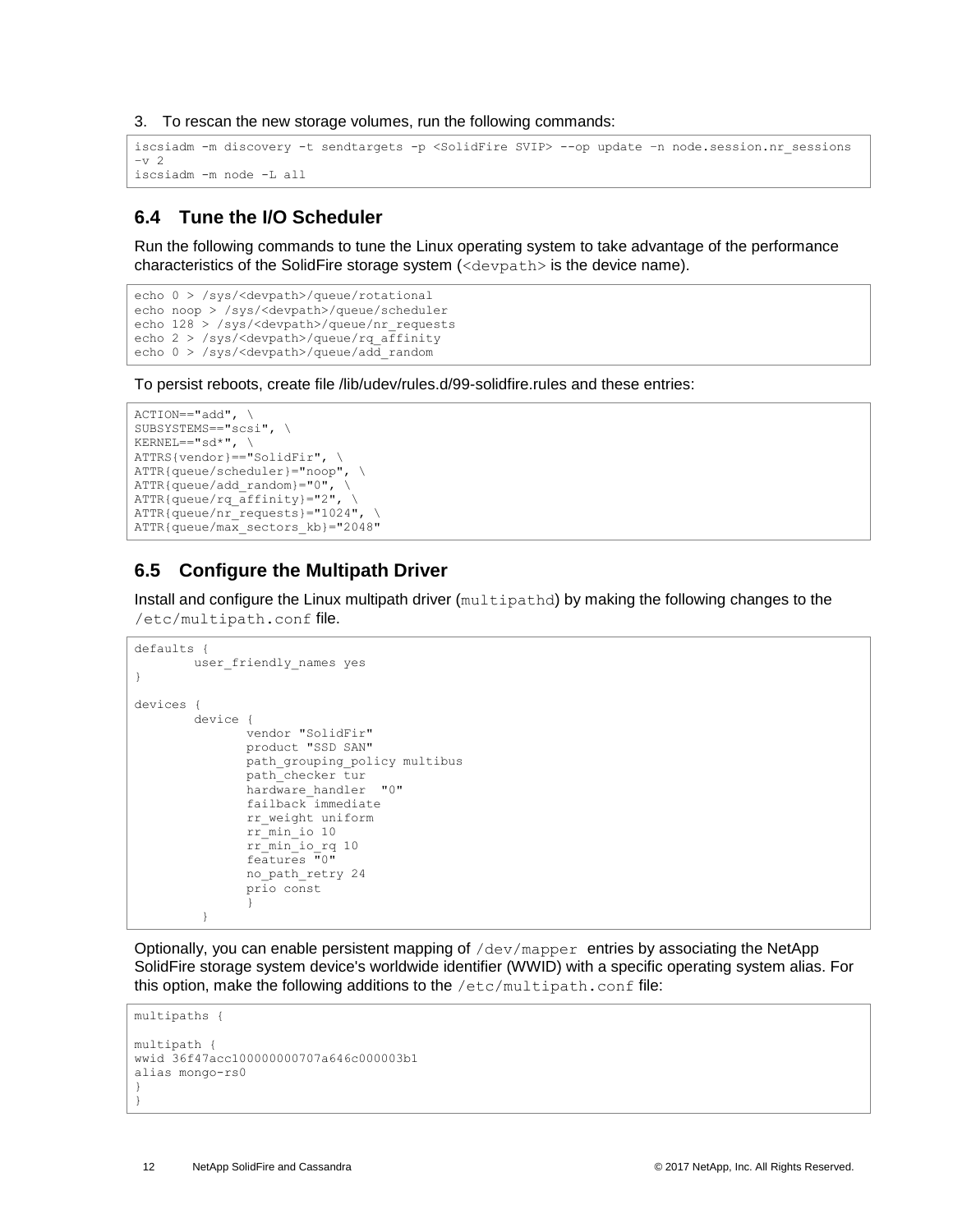#### <span id="page-12-0"></span>**6.6 Enable Multipathing**

For Ubuntu distributions, install multipath tools:

```
sudo apt-get install multipath-tools
```
## <span id="page-12-1"></span>**6.7 Create SolidFire Volume**

1. Create a disk device partition by using the multipath device mpatha as shown in the Configuring [SolidFire for Linux](https://fieldportal.netapp.com/content/468085?assetComponentId=468761) guide.

```
root@nosql-ubuntu-6:~# ls -al /dev/mapper/mpath*
lrwxrwxrwx 1 root root 7 Aug 25 12:31 /dev/mapper/mpatha \rightarrow ../dm-2
lrwxrwxrwx 1 root root 7 Aug 25 12:31 /dev/mapper/mpatha-part1 -> ../dm-3
```
#### 2. Create the file system.

```
mkfs.xfs -K /dev/dm-3
```
3. Update the /etc/fstab to mount the file system and persist through host reboots.

```
UUID="686277b8-b711-4fc8-b021-3e6430f4a358" /data/db xfs noatime,discard,nobarrier, netdev
0 0
```
# <span id="page-12-2"></span>**7 Cassandra Configuration**

#### <span id="page-12-3"></span>**7.1 Installing DataStax Cassandra Enterprise**

An Ubuntu Linux distribution was used for the Cassandra nodes. DataStax Cassandra version 5.1.2 was installed on each node per product guide recommendations. Before you begin your installation process, check the DataStax documentation [release](http://docs.datastax.com/en/dse/5.1/dse-admin/datastax_enterprise/releaseNotes/RNdse.html#RNdse512) notes.

For the testing in this document, two Cassandra sharded clusters were deployed. The clusters were configured with a replication factor of 3, which is a common setup for Cassandra cluster deployments.

Each Cassandra server was a VMware virtual machine with the NetApp SolidFire volumes created for the database storage in the 4-node SolidFire cluster. An additional SolidFire volume was created for the Cassandra commit logs. For more information about the Cassandra configuration, see [Figure 4\).](#page-13-1) For information about the Cassandra node server specifications, see [Table 1.](#page-14-1)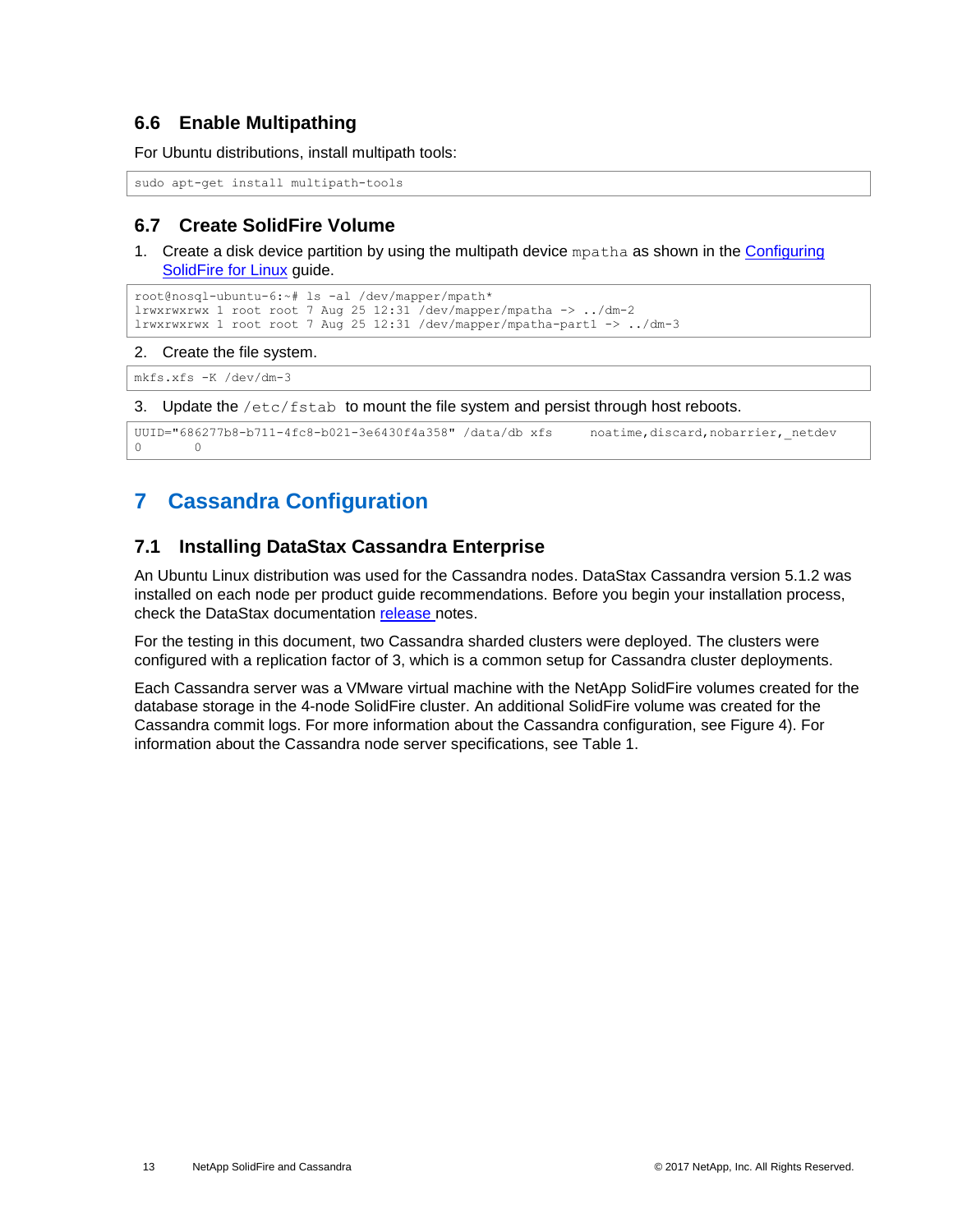#### <span id="page-13-1"></span>**Figure 4) Cassandra cluster configuration.**



SolidFire Cluster

In the tested configuration, two Cassandra clusters used a 3-node topology, as shown in Figure 4. Cassandra deployment replicates multiple copies in the cluster using a network topology strategy during keyspace creation. For more information about replication in DataStax Cassandra, see this [document.](http://docs.datastax.com/en/cassandra/2.1/cassandra/architecture/architectureDataDistributeReplication_c.html)

Installation of the DataStax Enterprise version on an Ubuntu Linux operating system was used from this [installation documentation.](http://docs.datastax.com/en/dse/5.1/dse-admin/datastax_enterprise/install/installDEBdse.html) For each iteration of a new set of database tests, the DataStax Cassandra software was uninstalled, and all data in the NetApp SolidFire volumes was deleted, followed by a new installation and empty volumes for new database data.

DataStax Cassandra settings for the test configuration followed this [production notes](http://docs.datastax.com/en/dse/5.1/dse-admin/datastax_enterprise/config/configRecommendedSettings.html) documentation.

Having Oracle Java version 8 installed on the operating system is recommended for DataStax Enterprise. Instructions are in these [Java installation instructions.](http://docs.datastax.com/en/dse/5.1/dse-admin/datastax_enterprise/install/installJdkDeb.html)

## <span id="page-13-0"></span>**8 Test Environment**

The configuration depicted in Figure 5 shows the logical design of the test solution deployment.

The Cassandra clusters use SolidFire volumes for the database storage and commit logs. The commit log is a special capped collection that keeps a rolling record of all operations that modify the data stored in the databases. Cassandra applies database operations to the clustered nodes and records them to the commit logs on the nodes and then to a per–column family structure called a memtable. When a memtable is full, it is written to disk as an SSTable to the SolidFire volumes. The commit log is synced per a timed parameter in milliseconds for data durability. This enables all the Cassandra nodes to have a consistent view of all data in the cluster.

Each Cassandra cluster has three VMware virtual machines loaded with the Ubuntu Linux operating system and a recent distribution version of DataStax Enterprise Cassandra.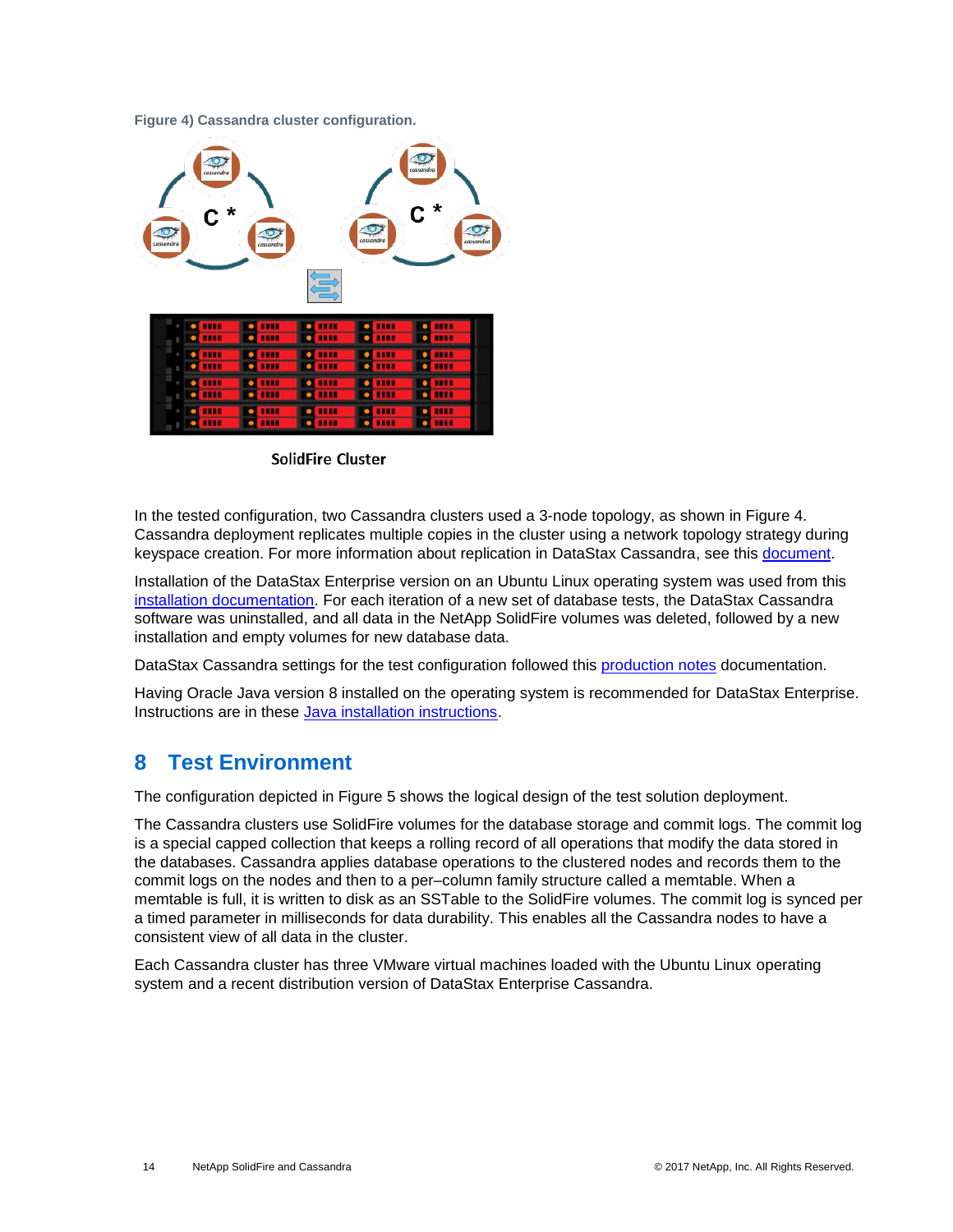<span id="page-14-3"></span>**Figure 5) Logical test configuration.**



<span id="page-14-1"></span>**Table 1) Cassandra nodes for three clusters.**

| Cassandra Cluster | Qtv | <b>DataStax</b><br>Cassandra<br>Version | Type <sup>1</sup> | Cores/<br><b>vCPUs</b> | <b>RAM</b> | <b>OS</b>    |
|-------------------|-----|-----------------------------------------|-------------------|------------------------|------------|--------------|
| Cluster 1         | 3   | 5.1.2                                   | <b>VMware</b>     | 8                      | 32GB       | Ubuntu 16.04 |
| Cluster 2         | 3   | 5.1.2                                   | VMware            | 8                      | 32GB       | Ubuntu 16.04 |

All Cassandra data nodes were configured on a SolidFire SF2405 4-node cluster running NetApp SolidFire Element® OS version 9.0.0.1549.

<span id="page-14-2"></span>**Table 2) YCSB client server.**

| <b>YCSB Client</b> | Qty | <b>YCSB</b><br>Version | <b>Type</b> | Cores/<br><b>vCPUs</b> | <b>RAM</b> | <b>OS</b>    |
|--------------------|-----|------------------------|-------------|------------------------|------------|--------------|
| <b>YCSB</b>        |     | 0.12.0                 | VMware      | 8                      | 32GB       | Ubuntu 16.04 |

## <span id="page-14-0"></span>**9 Cassandra Performance Validation**

The SolidFire cluster provides the storage required for the Cassandra sharded 3-node cluster. Cassandra keyspaces and tables can be recovered directly back into the same Cassandra database cluster (operational recovery). They can also be recovered to a different Cassandra database cluster (testing and development refresh) with a different topology (the number of nodes on the destination cluster differs from the node count of the source cluster).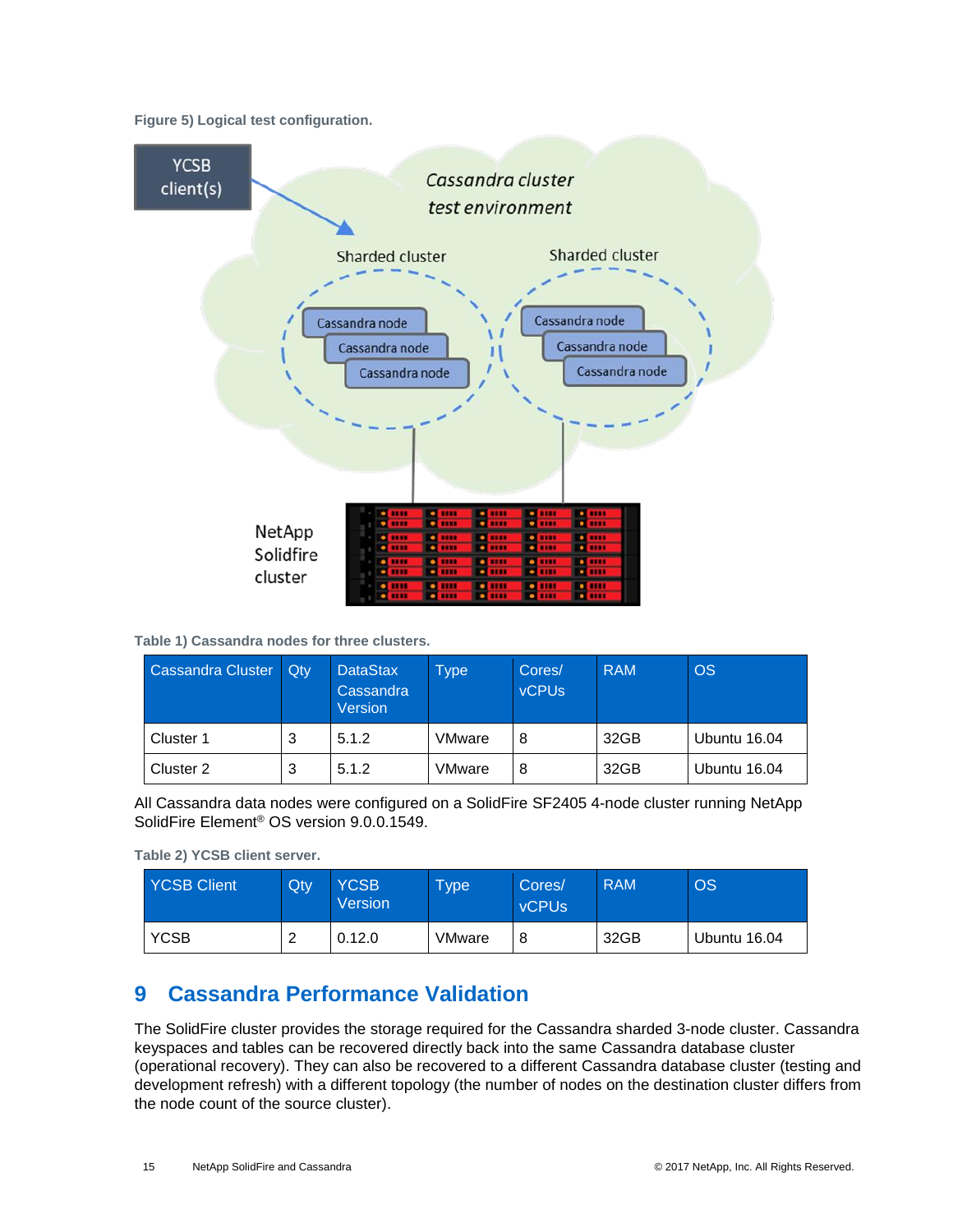Database performance is defined by the speed at which a database computes basic CRUD operations. A basic operation is an action performed by the workload executor that drives multiple client threads. Each thread executes a sequential series of operations by making calls to the database interface layer, both to load the database (the load phase) and to execute the workload (the transaction phase). The threads throttle the rate at which they generate requests, so that we may directly control the offered load against the database. In addition, the threads measure the latency and achieved throughput of their operations and report these measurements to the statistics module. A very common use case for applications deploying Cassandra is in environments with heavy write operations having 100% of inserts (writes only).

In the test environment, Casandra cluster performance was measured using the Yahoo Server Cloud Benchmarking (YCSB) tool. A test is defined by the following choices.

YCSB was configured during all tests with the focus on the four following workloads to documents within the database:

- 100% inserts (workload A; data load of the database)
- 100% reads (workload C)
- 50% read, 50% updates (workload A)
- 95% reads, 5% updates (workload B)

A replication factor of three was configured for each Cassandra cluster to enable three copies of each data record/document within all three Cassandra nodes per cluster.

The YCSB tool run from a single client loaded the data into each Cassandra cluster database. A minimum of 32 and a maximum of 256 client threads were tested, measuring the latency and throughput for the 3 node Cassandra clusters. The following figures show the YCSB performance output for the NetApp SolidFire and Cassandra clustered test environment.

In Figure 6, workloads A, B, C, D, and F show the throughput and latency from the YCSB tool.



<span id="page-15-0"></span>

In Figure 7, workload A shows the throughput and latencies for various YCSB client thread counts.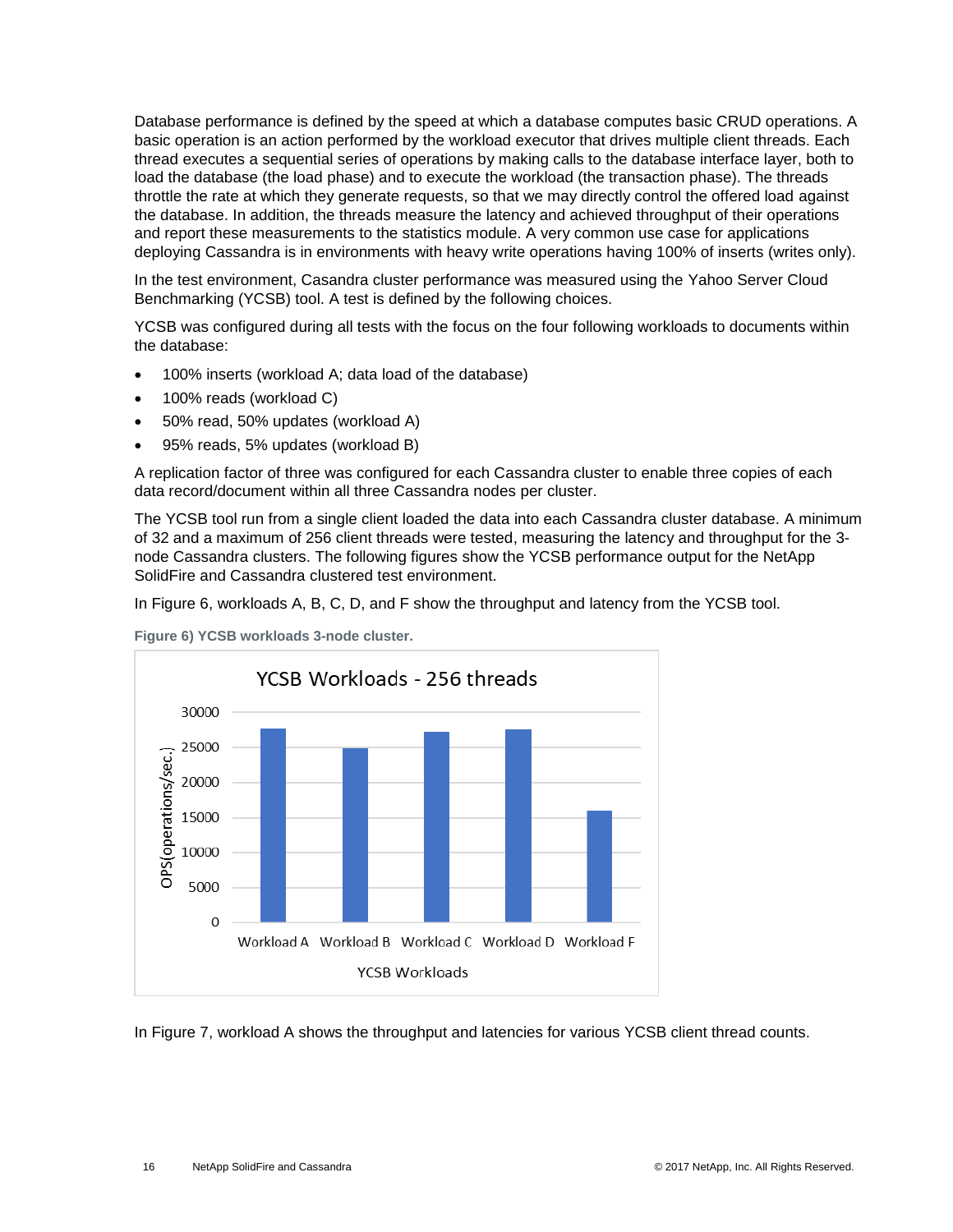<span id="page-16-0"></span>



In Figure 8, workload B throughput and latencies are shown.



<span id="page-16-1"></span>**Figure 8) YCSB workload B.**

In Figure 9, workload C throughput and latencies are shown.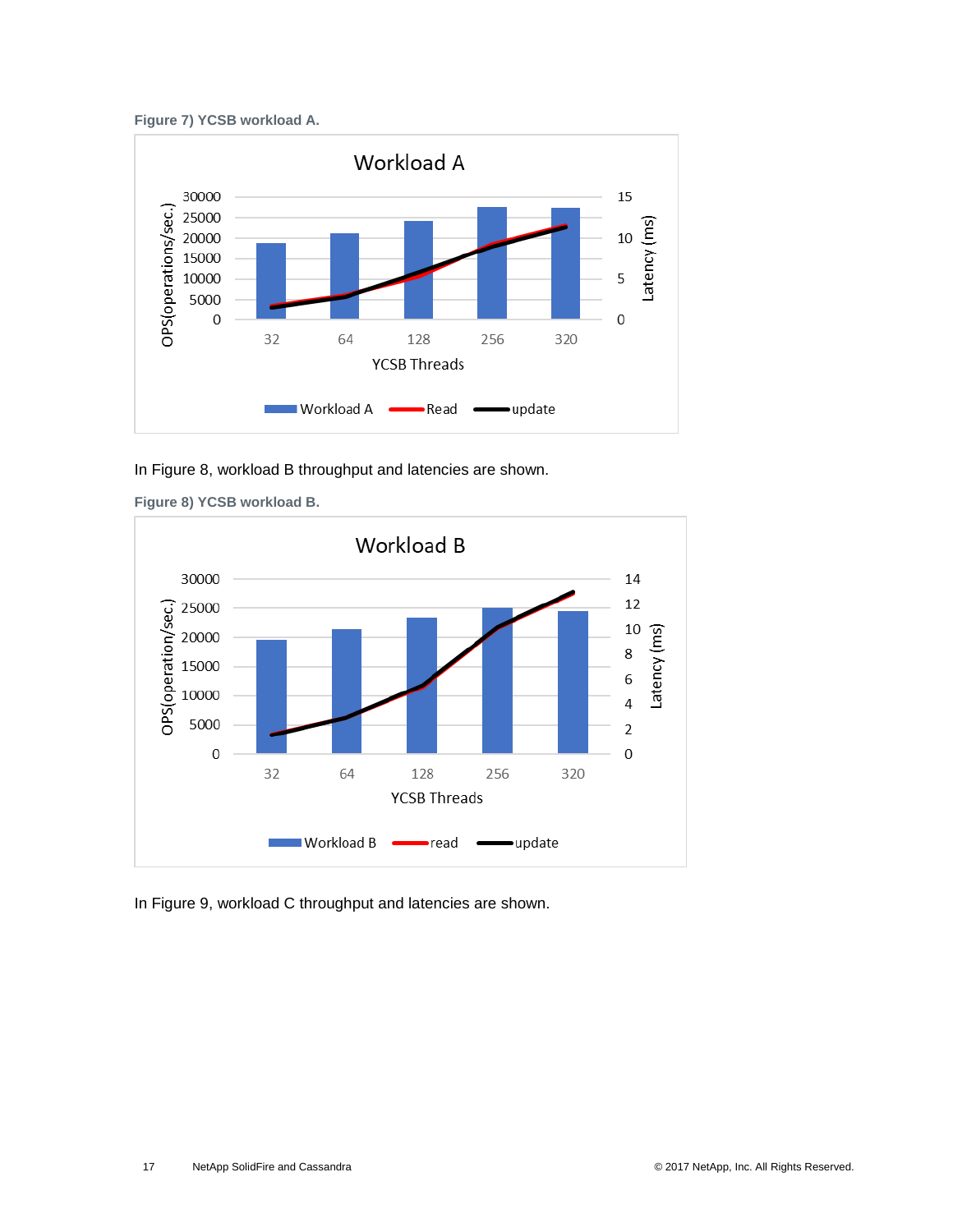<span id="page-17-0"></span>



In Figure 10, workload D throughput and latencies are shown.



<span id="page-17-1"></span>**Figure 10) YCSB workload D.**

In [Figure 1](#page-18-1)1, workload F throughput and latencies are shown.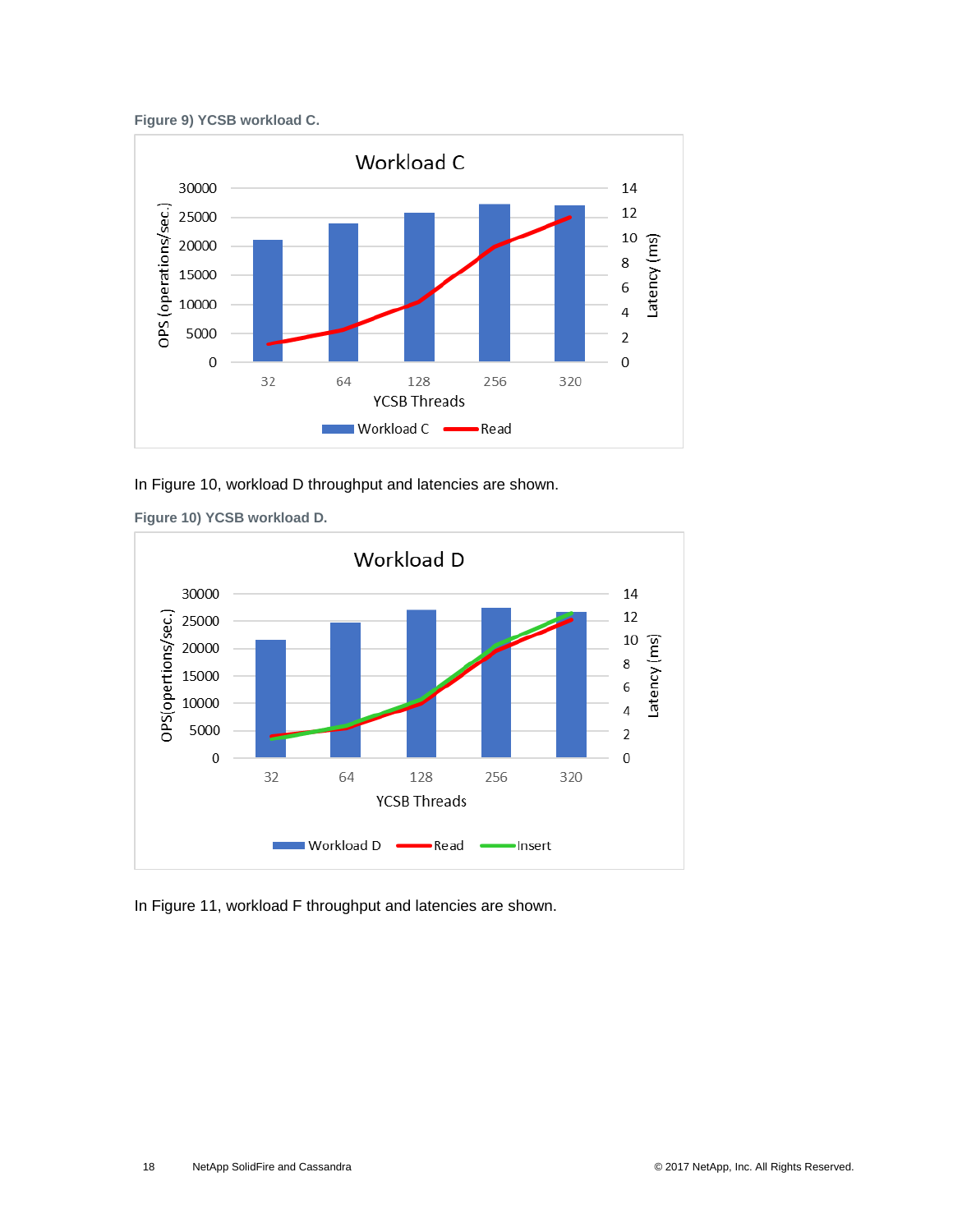#### <span id="page-18-1"></span>**Figure 11) YCSB workload F.**



#### **Test Results**

As shown in the figures, Cassandra sharded clusters running on NetApp SolidFire provide high throughput of database operations with low latency. The performance combined with the volume backup and cloning capabilities provide administrators a compelling method to recover and scale existing clusters or deploy new database instances for multiple use cases. Additional QoS granular control on volumes can enable performance guarantees for database or mixed workloads. This allows high utilization of NetApp SolidFire resources for storage nodes, preventing unnecessary scaling.

## <span id="page-18-0"></span>**Summary**

NetApp SolidFire provides high performance and availability of Cassandra data, as seen in the test results using YCSB client testing simulation of real customer workloads.

NetApp SolidFire offers a compelling customer solution for multiple use case workloads in a clustered Cassandra environment. SolidFire scalability is well suited to dynamically provide additional capacity and/or performance as required for the Cassandra cluster environment for both a current deployment and when the cluster needs to scale out to meet additional use case requirements. The QoS feature allows adjustment of the IOPS to greater throughput if necessary, avoiding bottlenecks of performance and cluster problems for replica set and sharded clusters. SolidFire can also provision additional storage capacity without disruptions. Coupled with point-in-time Snapshot and cloning capabilities, the combined features make a compelling solution.

NetApp SolidFire provides simple centralized management with the SolidFire UI or the vCenter plug-in, giving you full control of managing your entire infrastructure through an intuitive user interface. A robust suite of APIs enables additional seamless integration into higher-level management, orchestration, backup, and disaster recovery tools.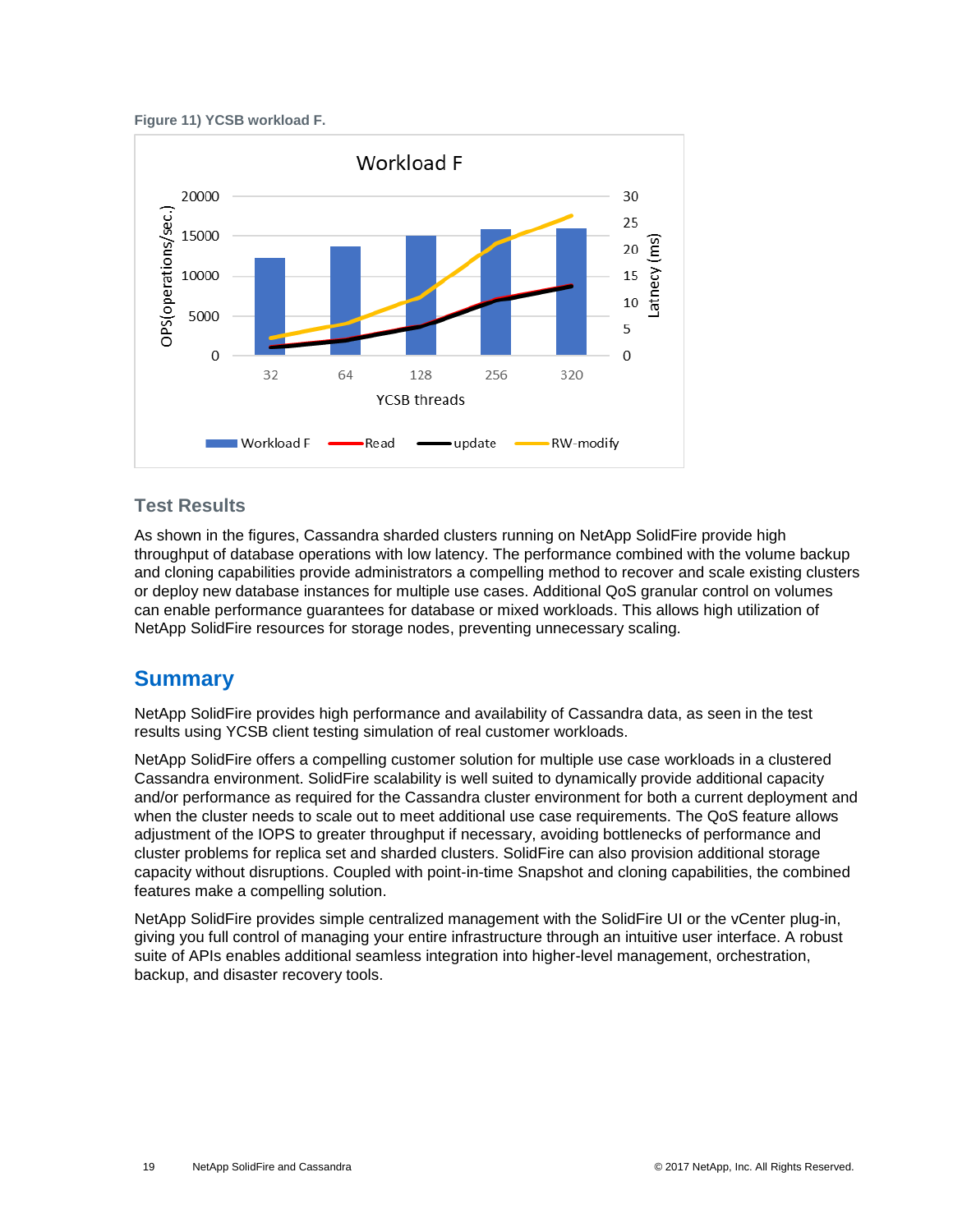# <span id="page-19-0"></span>**Appendix: Test Configuration Information**

#### <span id="page-19-1"></span>**SolidFire Configuration**

Figure 12, the SolidFire Element GUI screen, shows the access groups configured for the Cassandra data nodes. Each access group has one initiator to a host and one active volume.

<span id="page-19-2"></span>**Figure 12) SolidFire access groups for Cassandra nodes.**

| SolidFire         | <b>III</b> Reporting | F Management<br><b>U</b> Data Protection | 발 Users<br>discussion |               |                          | $\equiv$ quie             |
|-------------------|----------------------|------------------------------------------|-----------------------|---------------|--------------------------|---------------------------|
| Volumes           | Accounts             | <b>Access Groups</b><br>Initiators       |                       |               |                          |                           |
| $T$ Filter        |                      |                                          |                       |               |                          |                           |
| ्रि<br>Filter By: | Name: cassandra x    | ٠<br>Clear All                           |                       |               |                          |                           |
| ID                | <b>T</b> Name        | <b>Active Volumes</b>                    | Compression           | Deduplication | <b>Thin Provisioning</b> | <b>Overall Efficiency</b> |
| 22                | cassandra-node7      | $\mathbf{1}$                             | 2.08x                 | 1.00x         | 52.22x                   | 108.68x                   |
| 21                | cassandra-node6      | $\mathbf{1}$                             | 1.82x                 | 1.03x         | 61.33x                   | 114.82x                   |
| 20                | cassandra-node5      | $\mathbf{1}$                             | 2.72x                 | 1.04x         | 31.24x                   | 88.25x                    |
| 18                | cassandra-node4      | 1                                        | 2.81x                 | 1.00x         | 2,027.89x                | 5,703.39x                 |
| 17                | cassandra-node3      | 1                                        | 1.06x                 | 1.01x         | 4.59x                    | 4.90x                     |
| 16                | cassandra-node2      | 1                                        | 1.05x                 | 1.05x         | 4.58x                    | 5.05x                     |
| 15                | cassandra-node1      | 1                                        | 1.05x                 | 1.00x         | 3.62x                    | 3.79x                     |

Figure 13 shows the SolidFire volumes for a Cassandra cluster. All Cassandra nodes in this test were configured on SolidFire with the same paramters.

<span id="page-19-3"></span>**Figure 13) Cassandra node SolidFire volume.**

| 113      | <b>TID</b> | Name                        | Account | Access Groups   | Access       | Used  | Size           | Snapshots | Min IOPS | Max IOPS | Burst IOPS | Attributes | 512e |  |
|----------|------------|-----------------------------|---------|-----------------|--------------|-------|----------------|-----------|----------|----------|------------|------------|------|--|
| 9        | 599        | cassandra-node7 datos-mongo |         | cassandra-node7 | Read / Write |       | 1.56% 500.0 GB | $\circ$   | 50       | 100,000  | 100,000    |            | Yes  |  |
| 旧        | 598        | cassandra-node6 datos-mongo |         | cassandra-node6 | Read / Write | 1.63% | 500.0 GB       | $\theta$  | 50       | 100,000  | 100,000    |            | Yes  |  |
| <b>B</b> | 597        | cassandra-node5 datos-mongo |         | cassandra-node5 | Read / Write | 1.43% | 500.0 GB       | $\circ$   | 50       | 100,000  | 100,000    |            | Yes  |  |